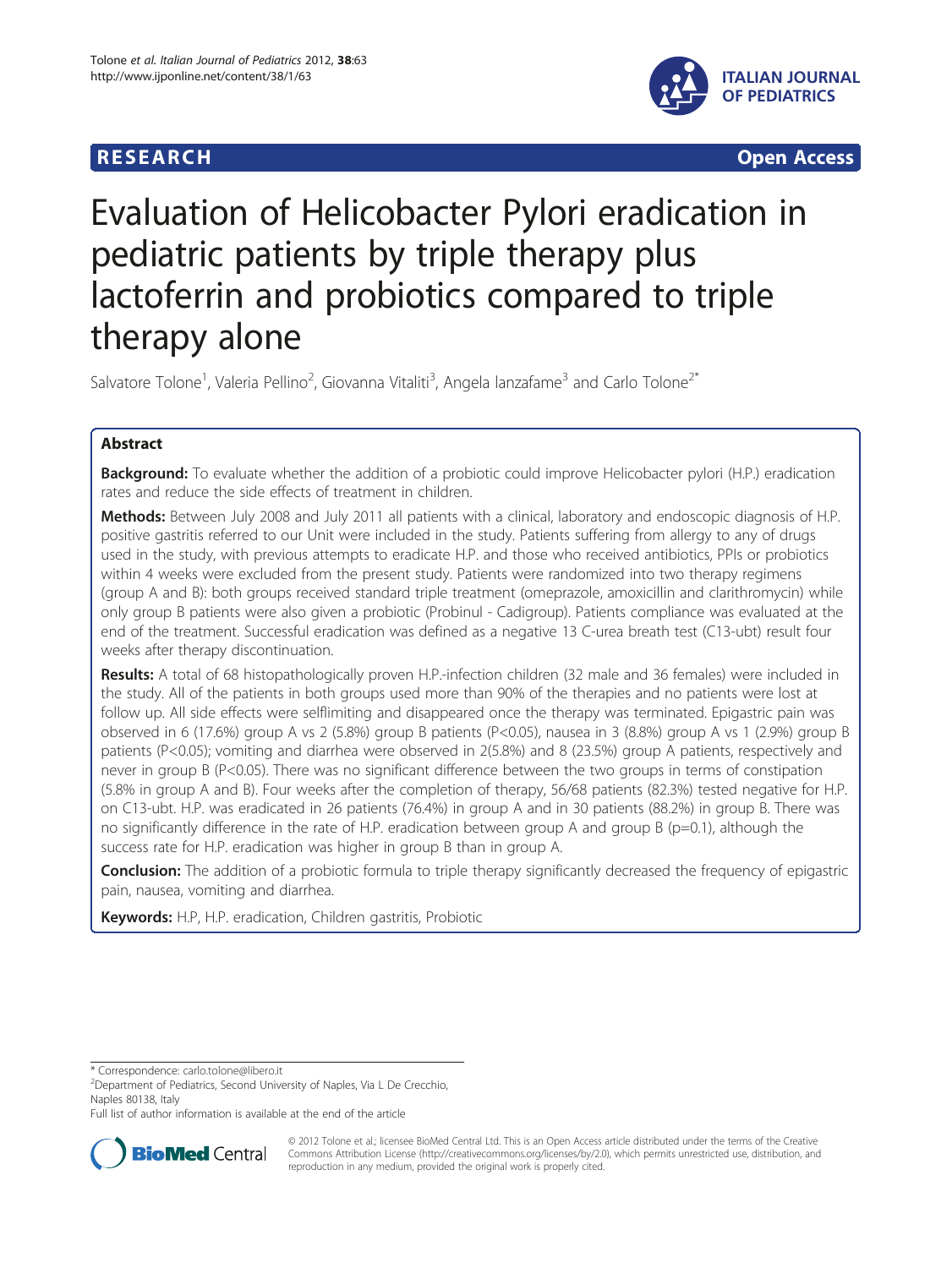# Background

Helicobacter pylori (H.P.) infection is a major cause of chronic gastritis and peptic ulcers and it is a risk factor for gastric malignancies, adenocarcinoma and low grade gastric mucosa associated lymphoid tissue (MALT) lymphoma [[1\]](#page-3-0). According to the Maastricht III consensus report, H.P. eradication is recommended for patients with gastroduodenal ulcer disease, atrophic gastritis, MALT lymphoma, first degree relatives of patients with gastric cancer, patients with unexplained iron deficiency anemia and chronic idiopathic thrombocytopenic purpura.

In both developed and developing countries, H.P. infection is most frequently acquired during childhood, and it is associated with family size, familial clustering, low socioeconomic status and education. The first line treatment for H.P. infection, as recommended by the Maastricht 2–2000 Consensus Report , is a 7–14 days triple therapy which includes amoxicilline, clarithromycin, OR metronidazole and a proton-pump inhibitor (PPI) [[2](#page-3-0)], though new strategies may be required for treatment both in adults and children. As for adults, "infanti" treatment will fail in approximately 10-35% of patients, and H.P. infection will remain resulting from several factors, including nonadherence to therapy related to adverse effects or complicated dosing regimens and increasing antibiotic resistance [[3-5\]](#page-4-0). To overcome this problem, both in adults than in children, alternative and adjuvant therapies have been added to conventional treatment, such as probiotics (PB) [[6,7](#page-4-0)]. Although there is some controversy as to whether supplementation with probiotic improves the H.P. eradication rates [[8-10\]](#page-4-0), several meta-analysis and reviews have suggested that probiotics can improve the H.P. eradication rate by approximately 5-10% [[10-13\]](#page-4-0). However, it is evident that not all probiotics are created equal, that the beneficial effects are strain specific, and each strain must be evaluated individually. Besides treatment studies on children are limited by the small number of infected children in each individual center [\[14-16\]](#page-4-0), therefore this study aimed to evaluate whether the addition of a commercially multi-strain probiotics to a 7 days triple therapy in children could improve H.P. eradication rates and reduce the side effects of treatment.

# Methods

Between July 2008 and July 2011 children referred to the Department of Pediatrics of the University of Naples with dyspeptic complaints such as heartburn, dyspepsia, nausea and epigastric pain, were enrolled in this study. The study was approved by Ethical Committee of the University of Naples.

Pediatric patients with a clinical, laboratory and endoscopic diagnosis of H.P. positive gastritis and the other conditions necessary H.P. eradication for Maastricht III consensus report were included in the study. Exclusion criteria were: 1) allergy to any of drugs used in the study 2) previous attempts to eradicate H.P. 3) receipt of antibiotics, PPIs or probiotics within 4 weeks of the study. Informed consent was obtained from all patients and all positive 13 C-urea breath test (C13-ubt) patients underwent upper endoscopy.

Two samples were taken from the gastric antrum and compass for histologic assessment, and the biopsy specimens were fixed in 10% formalin solution. Preparation were stained with hematoxylin-eosin and modified Giemsa stains and were evaluated according to updated Sydney classification.

H.P. positive patients were randomized into two therapy regimens: patients in group A were given omeprazole (1 mg/kg before breakfast), amoxicillin (50 mg/kg b.i.d. after meals), clarithromycin (15 mg/kg b.i.d. after meals) for 7 days, whereas patients in group B were given the same drugs and a probiotic once a day for 7 days.

Patients were instructed to take PPI 30 mins before breakfast, the antibiotics 5 mins after breakfast and dinner, and PB supplement in the afternoon. The PB supplement was taken in a commercially available form containing  $5 \times$ 109 Lactobacillus plantarum,  $2 \times 109$  L. reuterii,  $2 \times 109$  L. casei subsp. rhamnosus,  $2 \times 109$  Bifidobacterium infantis and B. longum,  $1 \times 109$  L. salivarius,  $1 \times 109$  L. acidophilus,  $5 \times 109$  Streptococcus termophilus, and  $1 \times 109$  L. sporogenes (Lactobacillaceae). This PB formula (5g/dayose q.d.) (Probinul - Cadigroup) was selected because it contains high concentrations of a wide range of bacteria, as well as inuline as a prebiotic.

Parents were asked to report any side effects of therapy during the treatment period and were given a possible side effect list, such as epigastric pain, nausea, diarrhea and constipation. Patients compliance was evaluated at the end of the treatment on the basis of diary that patients were asked to fill with pill count and was considered as completed if >90% of the medication had been taken.

Successful eradication was defined as a negative C13 ubt result four weeks after discontinuation of the therapy.

# Statistical analysis

Data were collected prospectically in an electronic database (Excell Microsoft). Fisher's exact test was carried out to determine the efficacy of the two treatments. Results were considered statistically significant for P values less than 0.05.

# Results

A total of 68 histopathologically proven H.P.-infection children (32 male and 36 females) were included in the study. The mean age of all children was 8,3 +/− 3,4 years.

The patients were randomized into group A (triple therapy n 34 patients) and group B (triple therapy plus probiotic n 34 patients) for H.P. eradication. The age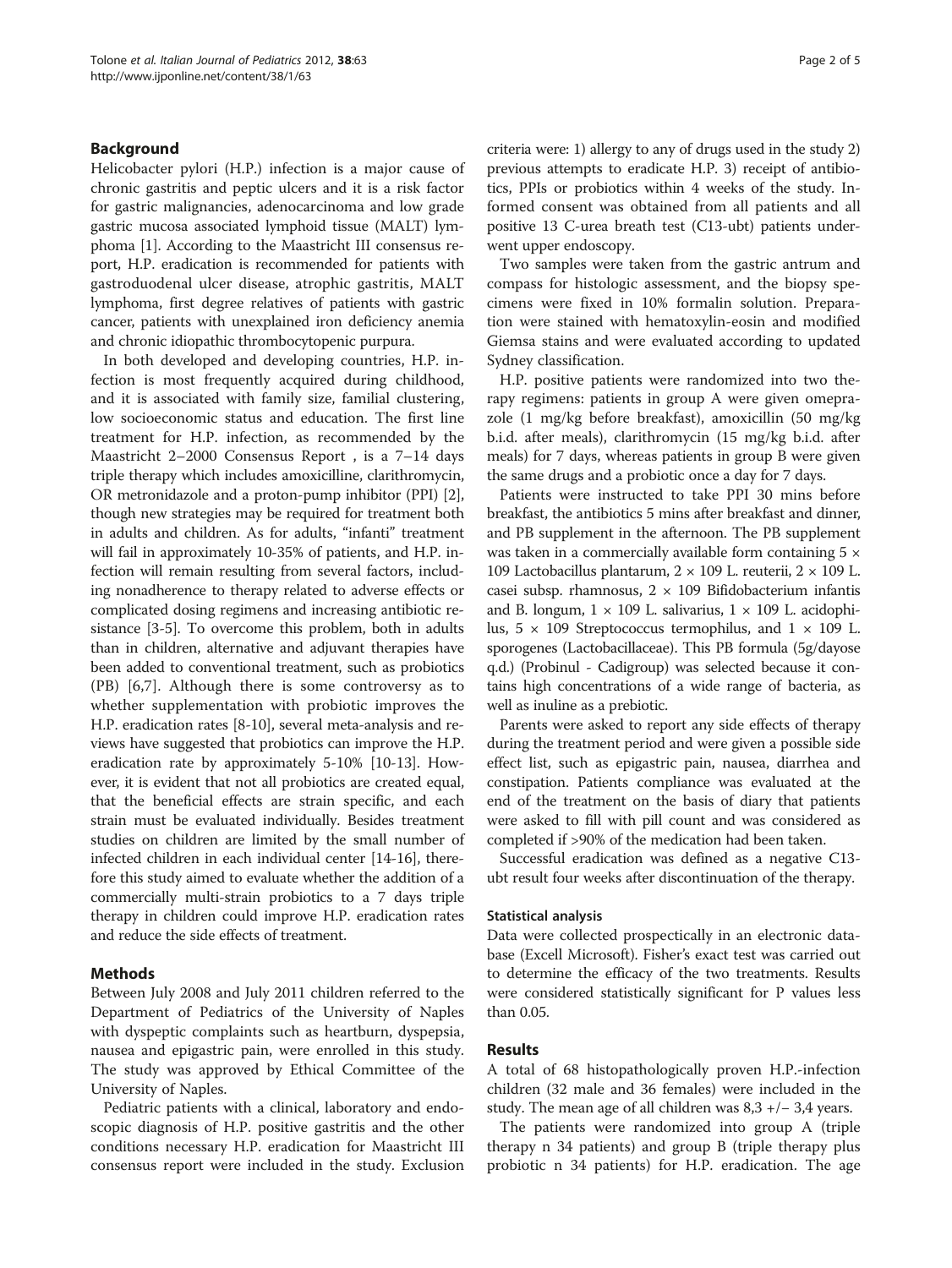Table 1 Incidence of side effects of the treatment

| <b>Side Effects</b> | Group A $(N=34)$ | Group $B(N=34)$ | P value |
|---------------------|------------------|-----------------|---------|
| Epigastric pain     | 6(17.6%)         | 2(5.8%)         | < 0.05  |
| Nausea              | $3(8.8\%)$       | $1(2.9\%)$      | < 0.05  |
| Vomiting            | 2(5.8%)          | 0               | < 0.05  |
| Diarrhea            | 8 (23.5%)        | 0               | < 0.05  |
| Constipation        | $2(5.8\%)$       | 2(5.8%)         | N.S.    |

distribution of patients and gender in group A and group B were similar.

All of parents returned the daily diary filled up with side-effects and pill count.

All of the patients in both groups used more than 90% of the therapies and no patients were lost at follow up. The prevalence of epigastric pain, nausea, vomiting and diarrhea was significantly higher (P<0.05) in group A than in group B . There was no significant difference between the two groups in terms of constipation. (Detailed data on side effects are summarized in Table 1).

All side effects were self-limiting and disappeared once the therapy was terminated.

Four weeks after the completion of therapy, 56/68 patients (82.3%) tested negative for H.P. on C13-ubt. H. P. was eradicated in 26 patients (76.4%) in group A and in 30 patients (88.2%) in group B (Figure 1). There was no significantly difference in the rate of H.P. eradication between group A and group B  $(p=0,1)$ , although the success rate for H.P. eradication was higher in group B than in group A.

# **Discussion**

It is well known that childhood is an important period for acquisition of H.P. infection. Intrafamiliar trasmission of the infection , especially from mother to child, has been hypothisized as the major mode of dissemination [[17\]](#page-4-0). H.P. is considered to be the major cause of chronic gastritis and duodenal ulcer in childhood and an important cofactor in the development of gastric cancer [[18\]](#page-4-0). Unfortunately eradication therapy is not always successful and reports of failed H.P. eradication therapy are increasing. Therefore, recent review studies report eradication rates of standard triple therapy in children below 75% [[14](#page-4-0),[19](#page-4-0)]. Moreover this regimens have the disadvantage of risking poor compliance and causing sideeffects especially in children. Nowadays there is considerable interest in alternative therapies or adjunctive treatment against H.P. to reduce some of the drawbacks associated with the antibiotic consumption and to increase the eradication rates. Some adjuvant therapy trials both in adults and in children incorporate probiotics [[20-22](#page-4-0)].

In our study H.P. eradication was achieved in 82.3% of patients. A little increase in the eradication rate and a significant reduction in side effects were observed in the group treated with triple therapy plus Probinul PB. Resistant patients were offered to second line therapy (omeprazole 1 mg/kg/d, amoxicillin 50 mg/kg/d and metronidazole 20 mg/kg/d), according to NASPGHAN guidelines, confirming the contribution of a high background resistance to clarithromycin. Also, guidelines on HP infection in children issued so far suggest that the antibiotic susceptibility test should be performed whenever available [[15\]](#page-4-0). However, we did not performed susceptibility test for first line antibiotic therapy.

Probiotics include viable microorganism that have a beneficial effects for the prevention and treatment of specific pathological conditions [[23\]](#page-4-0). Principle mechanisms include interference with pathogenic toxins, preservation of cellular physiology , interference with pathogen attachment and interaction with normal microbiota [\[24,25\]](#page-4-0) .

In addition, stimulation or modulation of immune responses, both within the lumen and systemically, although not clearly linked to H.P. infection, may contribute [[26](#page-4-0),[27](#page-4-0)]. Besides probiotics may be beneficial in reducing adverse effects and increasing tolerability of HP eradication regimens. Several studies evaluated whether probiotic supplementation might help to prevent or reduce drug-

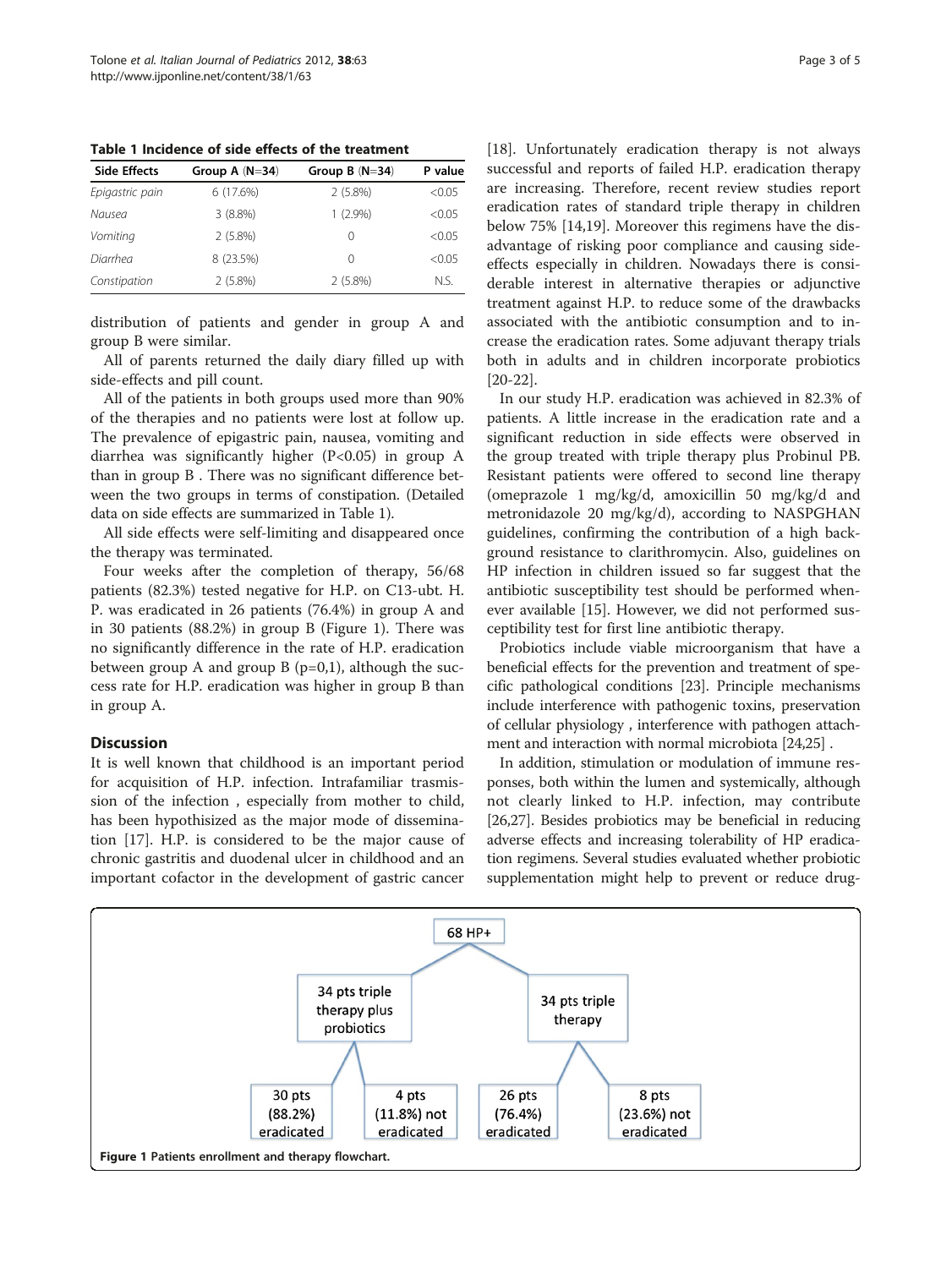<span id="page-3-0"></span>related side effects during H.P. eradication therapy in adults [[28](#page-4-0)-[30](#page-4-0)]. Up to date, in the pediatric population, few randomized studies have evaluated whether consumption of probiotics could increase H.P. eradication rates and reduce the side effects of treatment [\[31-33\]](#page-4-0). In fact, in a recent trial by Szajewska et al. [\[33](#page-4-0)] was identified that the use of Lactobacillus GG along with standard triple therapy didn't resulted in an increased eradication rate and decreased overall therapy-related side effects.

Some of these trials do not provide evidence on the beneficial effect in children of supplementation of probiotics to triple therapy for eradicating H.P. infection nor for positively affecting therapy related symptoms and overall treatment tolerance [\[34](#page-4-0)].

However other investigators have shown that in symptomatic H.P. positive children, the occurrence of antibiotic associated side-effects was significantly reduced by the addition of probiotics compared with the placebo supplemented group [\[31\]](#page-4-0).

H.P. eradication depends on a number of factor, including patients compliance, adverse effects, bacterial resistance, poor drug distribution and concentration, socioeconomic conditions and geographic differences. So antibiotic related side effects may be depending on different probiotic strains taken during the H.P. eradication therapy.

In our study the choice of the Probinul probiotic formula was determinated by the fact that it contains high concentration of a wide range of bacteria, as well as inuline as prebiotic. Previously we have demonstrated that this probiotic formula was able to reduce antibiotic gastro-intestinal related side effects in children treated with amoxicillin therapy for pneumonia infections [[35](#page-4-0)].

Besides De Bortoli et al. have demonstrated that the addition of bovine lactoferrin and this probiotic formula to standard triple eradication therapy could improve the H.P. eradication rate and reduce side effects in adult [[36\]](#page-4-0).

In this study the combination of standard triple therapy + probiotic + bovine lactoferrin was more effective than triple therapy alone. This could be explained by the combined effect of the bactericidal and bacteriostatic properties of bovine lactoferrin and the mechanism of the probiotics including their direct, nonspecific, bacteriostatic activity and their enhancement of immunoglobulin A production [[37\]](#page-4-0).

Probiotics may act through both immunological as well as non-immunological mechanism in H.P. eradication. The latest mechanism includes providing antimicrobial substances, competing with H.P. for adhesion and providing a mucosal barrier. When there are decreases in side effects, compliance improves [[26](#page-4-0)]. The efficacy of probiotic supplementation for reducing side effects during the course of anti HP regimens appears to be dependent of which probiotic species are used. In fact probiotics must be metabolically active in the intestinal lumen, where

they should survive but not persist after the therapy regimen has been completed. They must be acid and bile resistant and should be antagonist to pathogenic bacteria [[38](#page-4-0)-[40\]](#page-4-0).

The present study has shown that the addiction of the Probinul probiotic formula to standard antibiotic treatment reduced in children H.P. therapy-associated side effects (occurrence of side effects: 61.5% in group A vs 14.5% in group B). The H.P. eradication was achieved in 26 of 34 patients in group A (76.4%) and in 30 of 34 patients (88.2%) in group B. Although the success rate was higher in group A than in group B, the different was not significant. Also, we preferred to use the conventional 7-days triple therapy to better highlight the efficacy of probiotic supplement; furthermore extending the duration of therapy form 7 to 14 days is not clearly associated with an increased eradication rate [[41](#page-4-0)]. However, our study presents some limitations, as a relative small number of patients and absence of a placebo-control group for the probiotics; also, the treatment group with probiotics is likely to be superior to the control group if the sample size is larger.

In conclusion our study suggests that the addition of this probiotic formula to triple therapy did not increase (significantly) the H.P. eradication rates; however it significantly decreased the frequency of epigastric pain, nausea, vomiting and diarrhea.

In children with H.P. infection, we think, there is evidence to recommend the use of this probiotic formula along with standard triple therapy as an option for decreasing overall therapy related side effects and slightly increasing the eradication rates.

#### Competing interests

The authors declare that they have no competing interests.

## Authors' contributions

TS designed the study and wrote the manuscript; PV, VG and LA provided data collection and were involved in editing the manuscript; TC designed the study, wrote the manuscript and gave final approval of the version to be published. All authors read and approved the final manuscript.

#### Author details

<sup>1</sup> Division of General and Bariatric Surgery, Second University of Naples, Via Pansini 5, Naples 80131, Italy. <sup>2</sup>Department of Pediatrics, Second University of Naples, Via L De Crecchio, Naples 80138, Italy. <sup>3</sup>Department of Medical and Pediatrics Science, Via SSofia n.78, Catania 95123, Italy.

## Received: 14 July 2012 Accepted: 17 October 2012 Published: 31 October 2012

#### References

- 1. Suerbaum S, Michetti P: Helicobacter pylori infection. N Engl J Med 2002, 347:1175–1186.
- 2. Malfertheiner P, Mégraud F, O'Morain C, Hungin AP, Jones R, Axon A, Graham DY, Tytgat G, European Helicobacter Pylori Study Group (EHPSG): Current concepts in the management of Helicobacter pylori infection– the Maastricht 2–2000 Consensus Report. Aliment Pharmacol Ther 2002, 16:167–180.